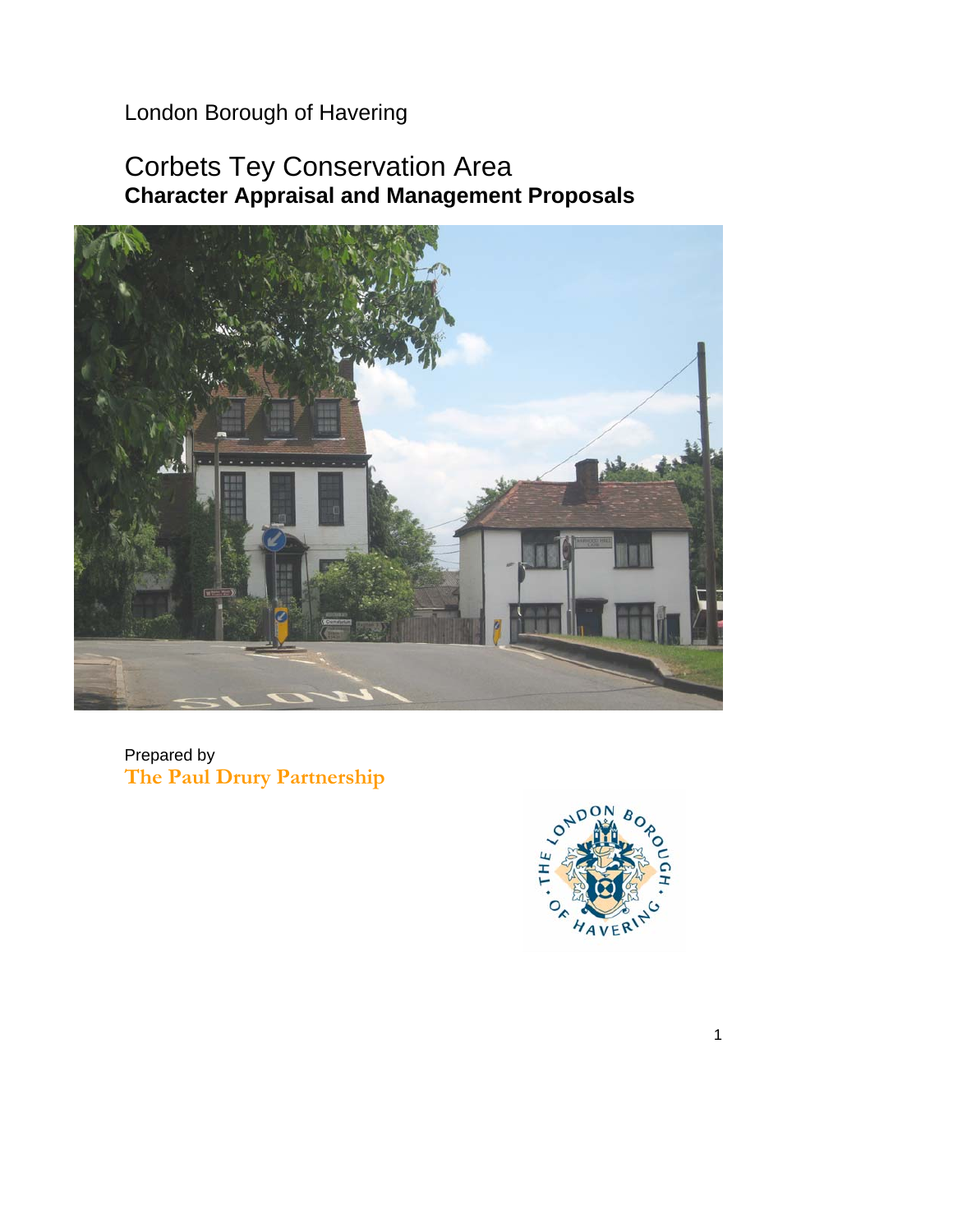### Corbets Tey Conservation Area **Character Appraisal and Management Proposals**

### **Contents**

## **Character Appraisal**

| 1.0                                                                                          | Introduction and background                                          |                |  |  |
|----------------------------------------------------------------------------------------------|----------------------------------------------------------------------|----------------|--|--|
| 2.0                                                                                          | Planning policy framework                                            |                |  |  |
| 3.0                                                                                          | Summary of special interest of Corbets Tey Conservation Area         |                |  |  |
| 4.0                                                                                          | Assessment of special interest                                       |                |  |  |
| 5.0                                                                                          | Boundary changes                                                     |                |  |  |
| 6.0                                                                                          | Summary of issues                                                    |                |  |  |
| 7.0                                                                                          | Contact details                                                      |                |  |  |
| <b>Management proposals</b>                                                                  |                                                                      |                |  |  |
| 8.0                                                                                          | Introduction and background<br>20                                    |                |  |  |
| 9.0                                                                                          | Management proposals for Corbets Tey Conservation Area<br>20         |                |  |  |
| Appendix A<br>Extract from Guidance on conservation area appraisals (English Heritage, 2006) |                                                                      |                |  |  |
| Appendix B                                                                                   | Designation report for Corbets Tey Conservation Area                 |                |  |  |
| <b>Maps</b>                                                                                  |                                                                      |                |  |  |
| Map 1<br>Map 2<br>Map 3                                                                      | Location and context<br>Historical development<br>Townscape analysis | 10<br>12<br>15 |  |  |

### **Illustrations**

| Plate 1 | Chafford Hundred in 1777 |  |
|---------|--------------------------|--|
|         |                          |  |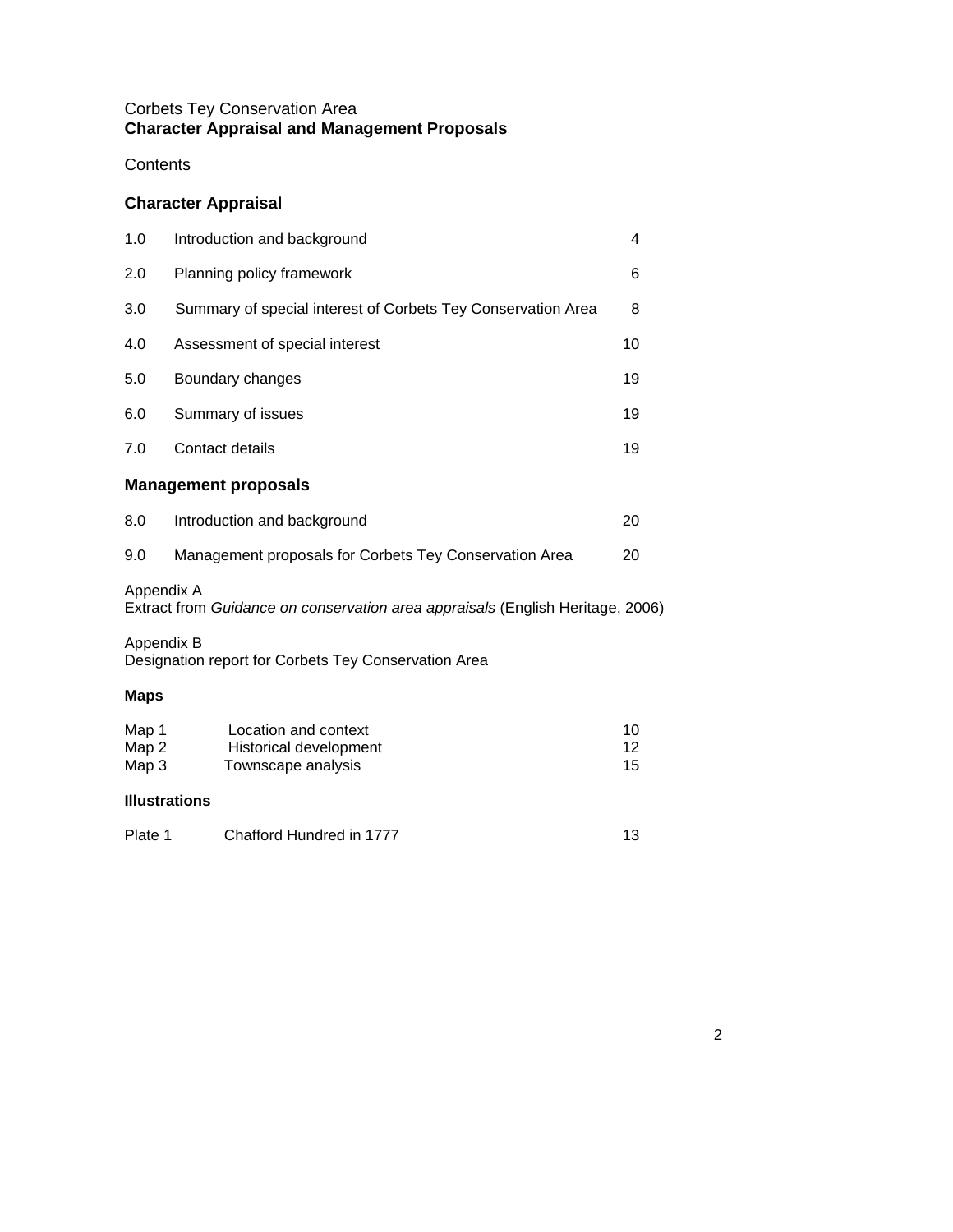

*The pond adjacent to footpath 224, east of Harwood Hall* 

### **The Paul Drury Partnership**

 114 Shacklegate Lane **Teddington**  Middlesex TW11 8SH

Tel: 020 8977 8980 Fax: 020 8977 8990 Email: [info@pdpartnership.com](mailto:info@pdpartnership.com) 

 *copyright. Unauthorised reproduction infringes Crown copyright and may lead to Photographs are by The Paul Drury Partnership unless otherwise acknowledged. All maps are reproduced from Ordnance Survey material with the permission of Ordnance Survey on behalf of the Controller of Her Majesty's Stationery Officer © Crown prosecution or civil proceedings.*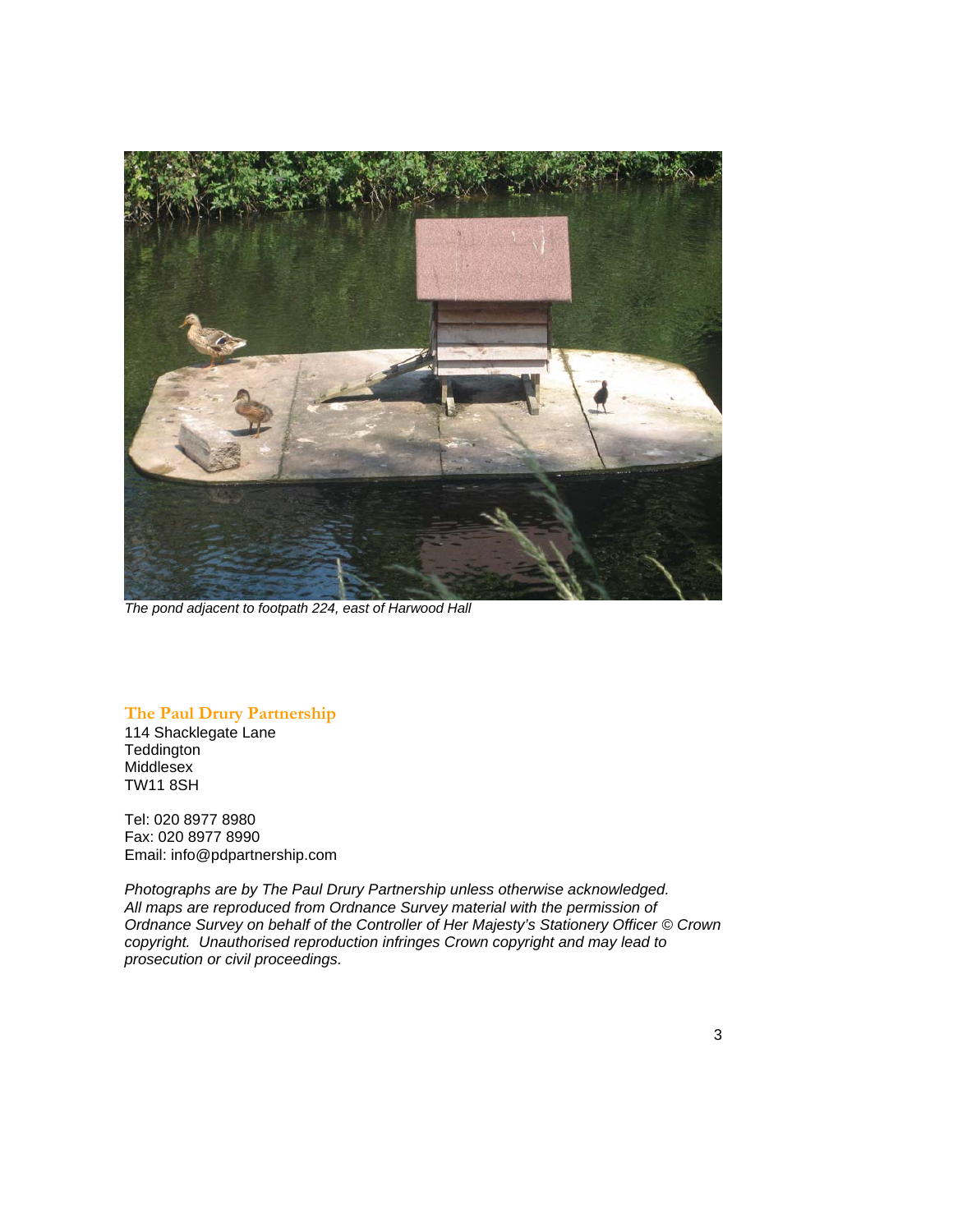Corbets Tey Conservation Area **Character Appraisal** 

l

#### **1.0 Introduction and background**

#### 1.1 **The historical development of Havering**

 (approximately 40 square miles), half of which lies within the Green Belt. To the south, by a three mile River Thames frontage; but although the M25 defines its borough well within both the motorway and the administrative boundary between Greater London and Essex. Pevsner<sup>1</sup> remarks of Havering that "the character of The London Borough of Havering, the second largest London borough, has a population of about 225,000 and covers an area of 11,227 hectares north and east, the borough is bordered by the Essex countryside and, to the outer edge, the character of the Essex landscape and its villages extends into the *its buildings is shared equally between the suburbia of its western neighbours and the rural vernacular of the Essex countryside. This mix is unique in East London, comprising still remote medieval parish churches along the Thames marshlands, tiny rural villages, farmhouses set in open fields, a scattering of mansions, leafy Edwardian suburbia, and at its heart the brash commercialism of Romford."* This summary is also an appropriate description for the range of conservation areas in Havering.

- and Hornchurch Urban District, reviving the name of the medieval Liberty of Havering, to which they once belonged. The administrative origins of Havering administrative units of Chafford Hundred in the south, and the Royal Manor and Liberty of Havering in the north and west. The Liberty consisted of three large parishes<sup>2</sup>: Romford, as the market town; Havering atte Bower, where the royal boundaries and the pattern and chronology of settlements - from the grazing lands of Rainham marshes and the alluvial Thames floodplains, to the siting of the royal palace at Havering atte Bower on the high northern ridge; and in the 1.2 The London Borough of Havering was created in 1965 from Romford Borough are in the medieval parishes which were grouped together to form the palace stood till the 17<sup>th</sup> century; and Hornchurch. Chafford Hundred had a cluster of much smaller parishes of isolated farms and hamlets, and included Cranham, North Ockendon and Upminster, of which Corbets Tey was part, and Rainham, a little port on higher land above the marshes where the Ingrebourne River meets the Thames. Topography has naturally dictated most administrative  $20<sup>th</sup>$  century the location of the RAF airfield at Hornchurch.
- 1.3 For most of its history, the villages and manors of Havering were part of the later 17<sup>th</sup> century and through the 18<sup>th</sup> century, the area gained popularity as a agricultural life of Essex, with many manor houses set within parkland. From the rural retreat for merchants from the east end of London, who often became active

<sup>&</sup>lt;sup>1</sup> Cherry, O'Brien, Pevsner: The Buildings of England: London 5: East (Penguin, 2005)  $2$  A parish is understood to mean the smallest administrative unit in a system of local government, having its own church.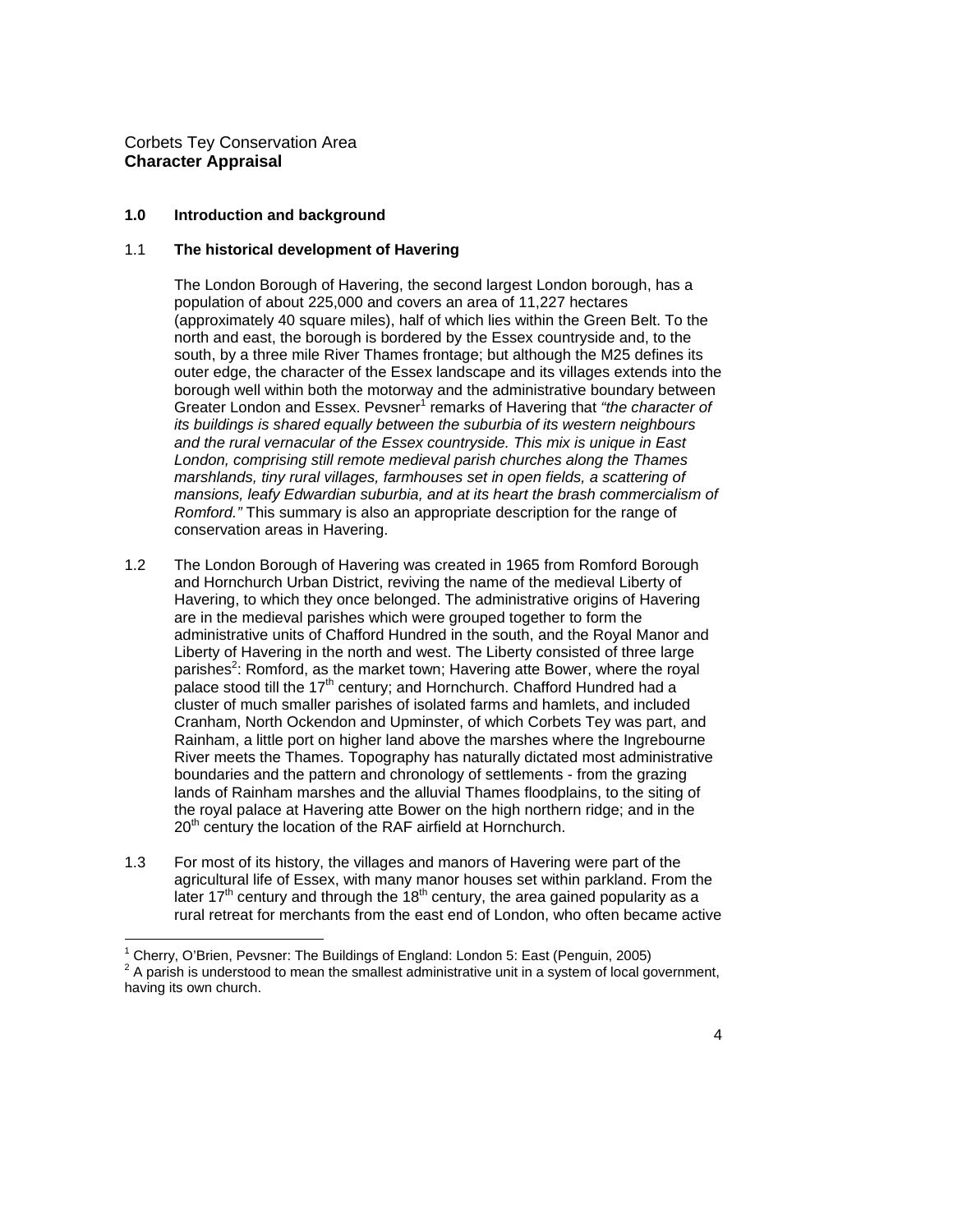benefactors, their manorial role extending – as with the Benyon family at Trade focused on Romford and Hornchurch, important towns on the road to Cranham and North Ockendon – to the funding of new churches and schools. London, and on Rainham, transporting local produce and passengers to London and the continent along the Thames.

 absorbed expansion from the crowded east end of London. The establishment by a Shoreditch parish of the Cottage Homes for destitute children and orphans at centres, or at new locations such as Gidea Park. Gidea Park was a late example of the local landowner as entrepreneur; the social ideals of the garden city and late Arts & Crafts movement combining with shrewd land investment to establish a discrete high quality suburb. But it was only in the 1930s, with the combined circumstances of the sale of most of the large estates, new arterial roads, the Underground, low interest rates, cheap buildings material (and the opportunism suburbia), that speculative development flooded into the spaces between 1.4 Development of Havering in the  $19<sup>th</sup>$  century followed the broad pattern of most outer London boroughs, particularly those to the north and east of London, which Hornchurch, now St Leonards Conservation Area, is a reminder of the acute problem of poverty and poor living conditions in the east end in the late  $19<sup>th</sup>$ century and the contrast with then-rural villages such as Hornchurch. The extension of the railway network during the second half of the  $19<sup>th</sup>$  century initiated suburban development around station locations, both in established of building societies in encouraging a desire for the light and air of rural settlements. This blurring of the boundaries between village and countryside was only halted by Green Belt legislation in the 1930s and the post-war planning acts.

#### 1.5 **Background to the conservation area appraisal**

#### *Conservation areas*

 were introduced by the Civic Amenities Act 1967. Designation imposes a duty on the Council, in exercising its planning powers, to pay special attention to the Conservation areas are areas of 'special architectural or historic interest, the character or appearance of which it is desirable to preserve or enhance<sup>3</sup> and desirability of preserving or enhancing the character or appearance of the area<sup>4</sup>. In fulfilling this duty, the Council does not seek to stop all development, but to manage change in a sensitive way, to ensure that those qualities which warranted designation are sustained and reinforced, rather than eroded. Designation also imposes a duty on the Council to draw up and publish proposals for the preservation and enhancement of its conservation areas and to consult the local community about these proposals.<sup>5</sup> These duties have been emphasised by BV 219 (see below).

1.6 Conservation area designation introduces a general control over the demolition of unlisted buildings, the display of advertisements, and the lopping or felling of trees with a trunk diameter of more than 7.5cm.<sup>6</sup> It does not, however, control all

 3 Planning (Listed Buildings and Conservation Areas Act) 1990 section 69

<sup>&</sup>lt;sup>4</sup> ibid, section 72

<sup>&</sup>lt;sup>5</sup> Planning (Listed Buildings and Conservation Areas Act) 1990, section 71

<sup>&</sup>lt;sup>6</sup> More details of the effects of conservation area designation and property owners' obligations can be found on the Havering Council website, www.havering.gov.uk/planning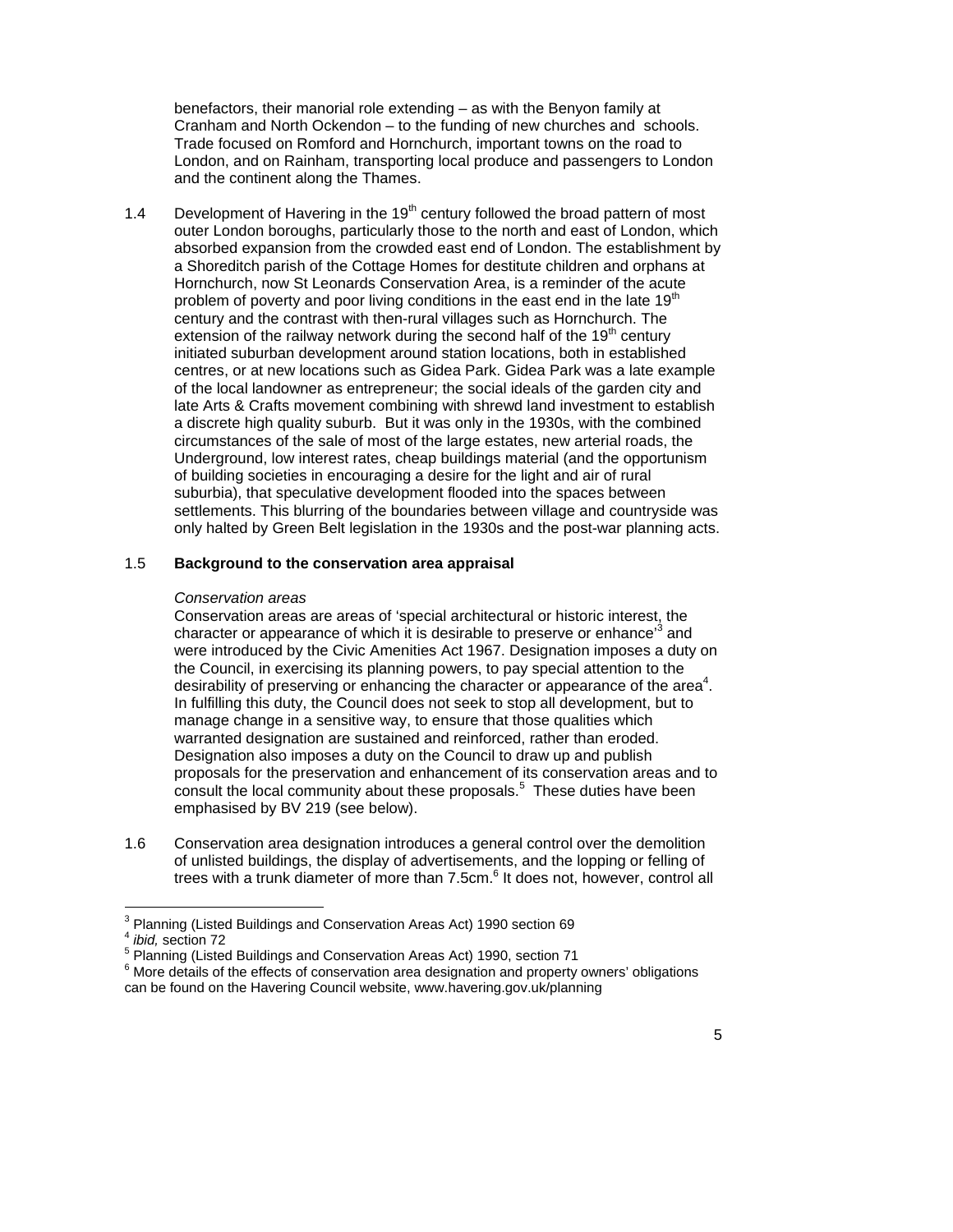forms of development. Some changes to family dwelling houses (known as are withdrawn and planning permission is required for such alterations.<sup>7</sup> 'permitted development') do not normally require planning permission. These include minor alterations such as the replacement of windows and doors or the alteration of boundary walls. Where such changes would erode the character and appearance of the area, the Council can introduce special controls, known as Article 4(2) directions. The result is that some or all permitted development rights

1.7 *Character appraisals* 

 contribute to making the area distinctive, as well as its historic associations with people and events. An appraisal is not a complete audit of every building or feature, but rather aims to give an overall impression of the area. It provides a that detract from the character of the area and potential threats to this character, A conservation area character appraisal aims to define the qualities that make an area special. This involves understanding the history and development of the place and analysing its current appearance and character - including describing significant features in the landscape and identifying important buildings and spaces and visible archaeological evidence. It also involves recording, where appropriate, intangible qualities such as the sights, sounds and smells that benchmark of understanding against which the effects of proposals for change can be assessed, and the future of the area managed. It also identifies problems and makes recommendations for action needed to address these issues.

 1.8 The present programme of conservation area character appraisals, of which this is based on the criteria suggested in the appendix of the English Heritage forms part, supports Havering Council's commitment in its Unitary Development Plan policy ENV 3 to preserve and enhance the character and appearance of its conservation areas. The assessment in the character appraisals of the contribution made by unlisted buildings to the character of the Conservation Area *Guidance on conservation area appraisals* (February 2006), reproduced in Appendix A to this document.

#### 1.9 *Best Value Performance Indicator BV 219*

 A local authority's performance in defining and recording the special architectural Performance Indicator (BV 219). This measures annually, based on the total or historic interest of its conservation areas through up-to-date character appraisals is currently monitored through a culture-related Best Value number of the authority's designated conservation areas, the percentage with upto-date character appraisals.

### **2.0 Planning Policy Framework**

 $\overline{a}$ 

### 2.1 **National planning policy framework**

 The legal basis for conservation areas is the Planning (Listed Buildings and Conservation Areas) Act 1990. National policy guidance is provided by Planning Policy Guidance note (PPG) 15 *Planning and the Historic Environment* and PPG 16 *Archaeology and Planning*.

 $7$  Where applicable, listed building consent may still be required even if the works benefit from being permitted development.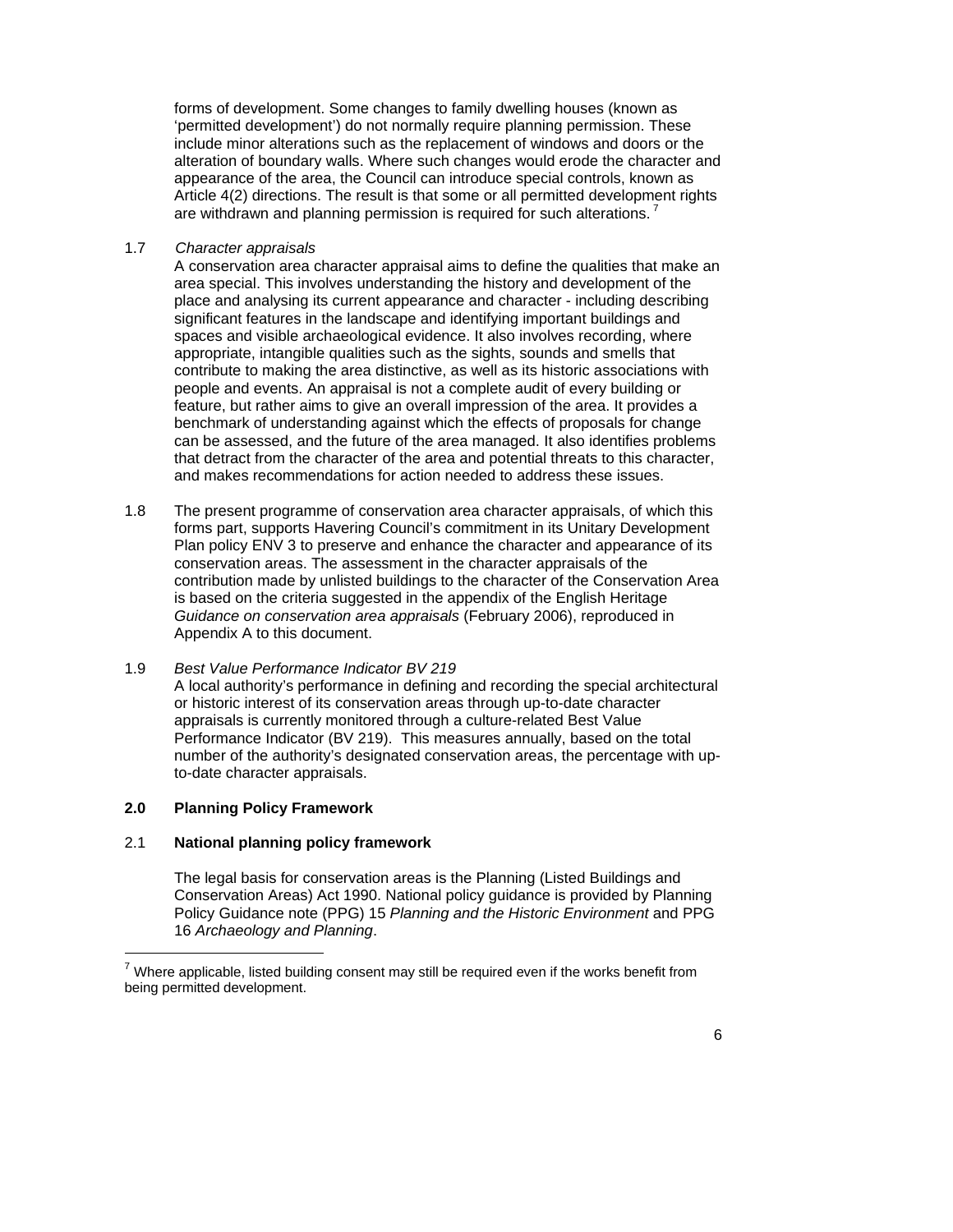#### 2.2 **Regional policy**

 Havering's planning policies operate within the broad framework of the London London. The London Plan also includes Sub-Regional Development Frameworks for all areas of London, as an intermediate step between the London Plan and Plan (published in February 2004 and now amended), prepared by the Mayor of the boroughs' Local Development Frameworks. Havering is within the East London Sub-Regional Development Framework.

#### 2.3 **Conservation policy and guidance in Havering**

#### *Unitary Development Plan policies*

 Havering's current policy framework is provided by the Unitary Development Plan UDP policy on conservation areas, ENV 3, explains how the Council will (UDP), adopted in 1993. The UDP is the development plan for the borough and serves two purposes: to bring forward proposals for the development and use of land in the borough, and to set out the Council's policies for making decisions on planning applications. UDP policies can be read on the Council's web-site. The implement planning legislation and preserve or enhance the character or appearance of its conservation areas. The UDP also contains a specific policy, ENV 23, for the Gidea Park Conservation Area. The UDP will be replaced in due course by the new Local Development Framework (LDF), explained below.

#### 2.4 *Existing supplementary planning guidance*

 guidance, which remains a material consideration when planning applications are being assessed until replaced in new Supplementary Planning Documents (see below). Gidea Park has its own design guide to assist in the detailed interpretation of Policy ENV 23, Article 4(2) directions, and the Gidea Park Special Character Area. There is a Shopfront Design Guide for the Rainham To assist residents and developers, the Council has also issued design Conservation Area, whose principles are applicable in other conservation areas.

#### 2.5 *Environmental Strategies*

 Heritage Strategy for the Borough. In April 2000, a more detailed Heritage monuments and conservation areas, now extends to all aspects of the environment which contribute to a sense of place and a sense of history and are of lasting value to the community. In July 2005, the Council approved the Romford Urban Strategy to provide the key partners in central Romford with an Planning Guidance in June 2006 pending the planned adoption of the Romford Area Action Plan in December 2008. This and the Hornchurch Urban Strategy Within the UDP policy framework, the Council approved in September 1993 a Strategy for Romford and Hornchurch was agreed, which is due to be incorporated in the proposed Local Development Framework Supplementary Planning Document on heritage by December 2007. These strategies emphasise that heritage conservation, which was once limited to listed buildings, scheduled economic and physical vision for the future. This was adopted as Interim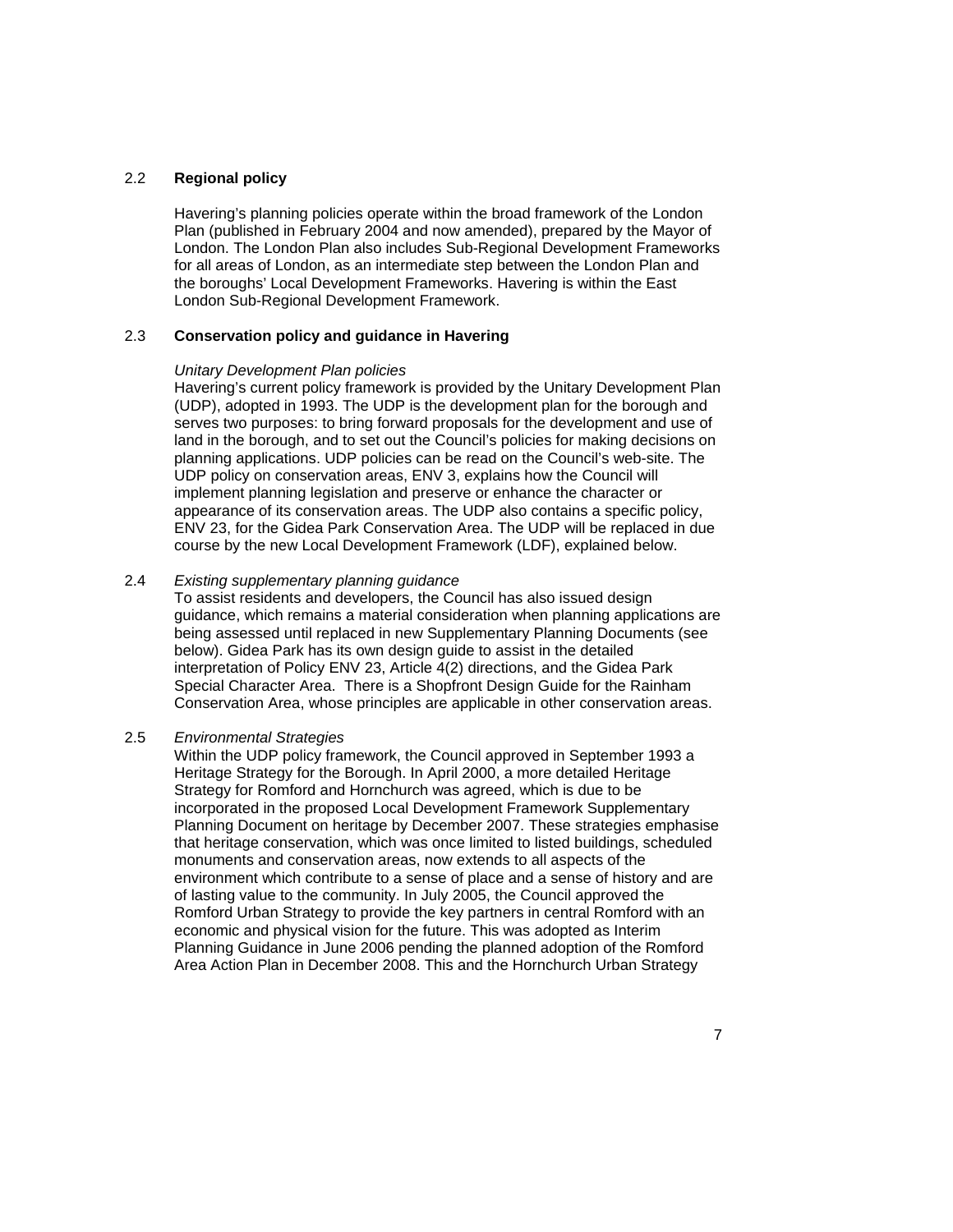will be adopted as Supplementary Planning Documents within the Local Development Framework.

2.6 *Local Development Framework* 

 prepare a SPD for heritage issues, including local heritage. This will be The Local Development Framework (LDF) will replace the current UDP in due course. The LDF will consist of a portfolio of Local Development Documents (LDD), which collectively will guide development in the borough up to 2020. Supplementary Planning Documents (SPD) will expand policies set out in the Development Plan Documents (DPD) and the Council intends in due course to supported by the adopted and published conservation area character appraisals and related management proposals.

#### 2.7 **Conservation areas in Havering**

 survivals from different periods of its past. Although all are distinctly individual in Ockendon, for example, share medieval administrative origins in the Chafford character, even when the modern settlement is partially engulfed by suburbia, or closely pressed by industrial development. Havering atte Bower in the north of different from each other, are all survivals of single historical periods and their There are nine conservation areas in Havering, representing a variety of character, some share common characteristics because of their location or origins. The southern group of Corbets Tey, Rainham, Cranham and North Hundred, and three of them also maintain their strong focus on the parish church; some retain their manor or manorial farm, which reinforces the surviving village the borough also strongly retains this impression, with all the above components present. St Leonards, RAF Hornchurch, and Gidea Park, although totally particular ideas and architectural style. Romford, although originating with its parish church, today represents the evolution of the shopping function - from market to parade to arcade to modern mall - which defines its special interest as much as its medieval core.

#### **3.0 Summary of special interest of Corbets Tey Conservation Area**

#### 3.1 **Designation of the conservation area**

 The Corbets Tey Conservation Area was designated in April 1990. The designation report identified the following as the special interest of the area at the time of designation:

- o Of the three medieval settlements which comprise the area known as Upminster *[ie Upminster, Hacton and Corbets Tey]*, only Corbets Tey has retained its character as a village.
- o The village and the area that surrounds it contain historic landmarks, which are of importance in the development of Havering.
- $\circ$  The village centre comprises a core of fine 17<sup>th</sup> and 18<sup>th</sup> century listed buildings centred upon High House.
- o The area includes the lake and listed bridge by James Paine in Parklands open space, which was once part of the grounds of Gaynes Park.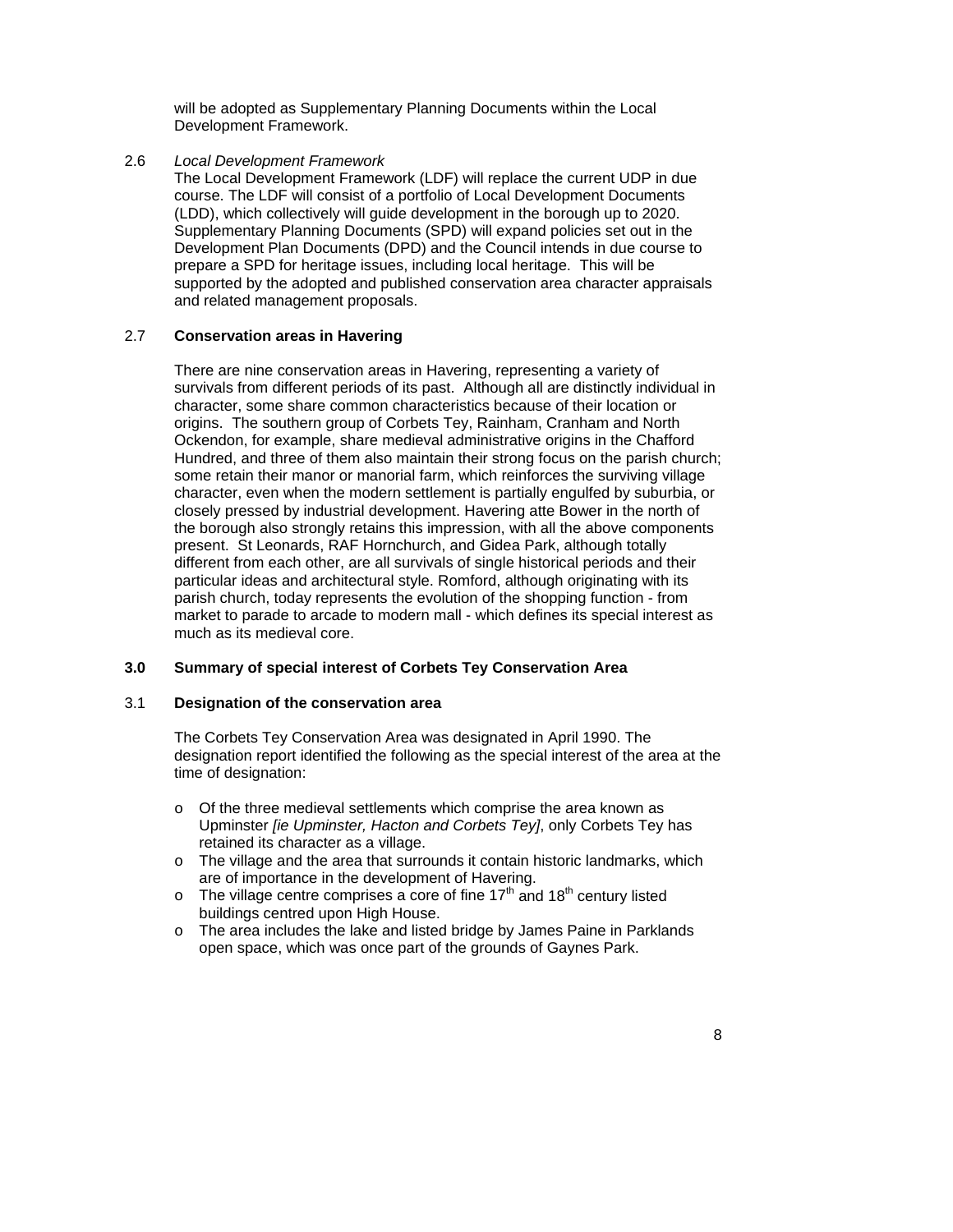3.2 Harwood Hall (listed grade II) and its grounds and surrounding open land Cottage, The Old Anchor, Nos. 1-8 Bearblocks Cottages, Harwood Hall and the bridge in Parklands Open Space are all listed at grade II. Parklands, part of the former grounds of Gaynes Park and now a public open space in the ownership of the London Borough of Havering, is included in the London Parks and Gardens contribute to the character of the conservation area. High House, The Old Trust's London Inventory of Historic Green Spaces.

#### 3.3 **Additional qualities identified**

 following qualities have been identified by this appraisal: The special interest identified at designation remains valid. In addition, the

- o The Corbets Tey Conservation Area has a distinctive location on the edge of from east and west. countryside, with its northern edge embedded in suburban development and the remainder bordering open countryside, which dominates the approach
- from the public footpath (224). o The rural character is reinforced by the views of Harwood Hall across fields
- o The rising ground towards the junction means that the listed buildings at the are highly visible from the approach from the west and the north. road junction, High House and The Old Cottage, dominate their setting and
- $\circ$ Groups of small cottages on Harwood Hall Lane provide a traditional setting for the listed group.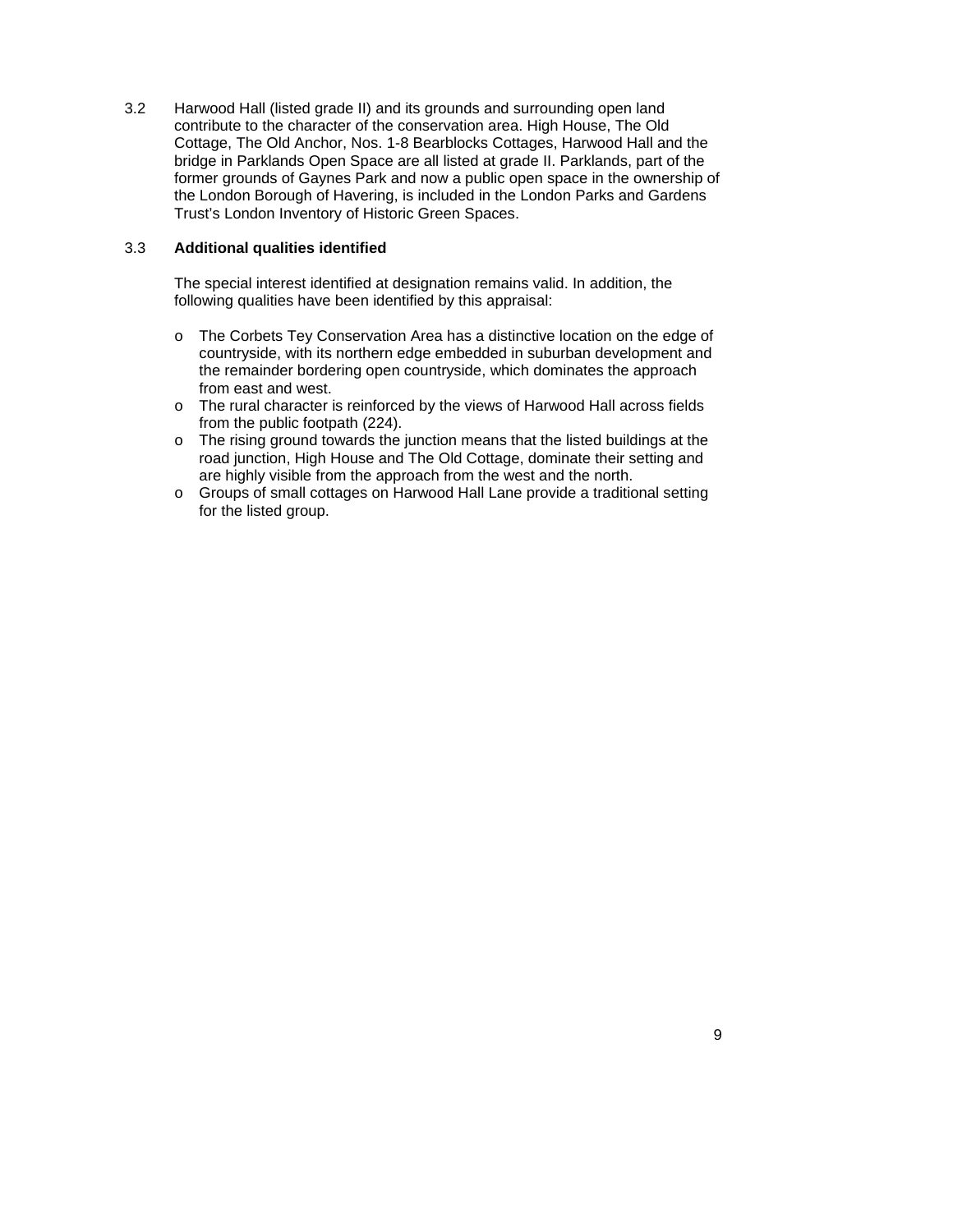

Corbets Tey conservation area character appraisal map 1: Location map

 **\_\_\_\_\_\_\_\_\_\_\_\_\_\_\_\_\_\_\_\_\_\_\_\_\_\_\_\_\_\_\_\_\_\_\_\_\_\_\_\_\_\_\_\_\_\_\_\_\_\_\_\_\_\_\_\_\_\_\_\_\_\_\_\_\_\_\_\_\_\_** 

Conservation area boundary

### **4.0 Assessment of special interest**

### 4.1 **Location and setting**

 Corbets Tey is located on the southern edge of the borough's built-up urban area, effectively the last outpost of urban development on the B1421 as it heads east to join the north/south route B186 to South Ockendon.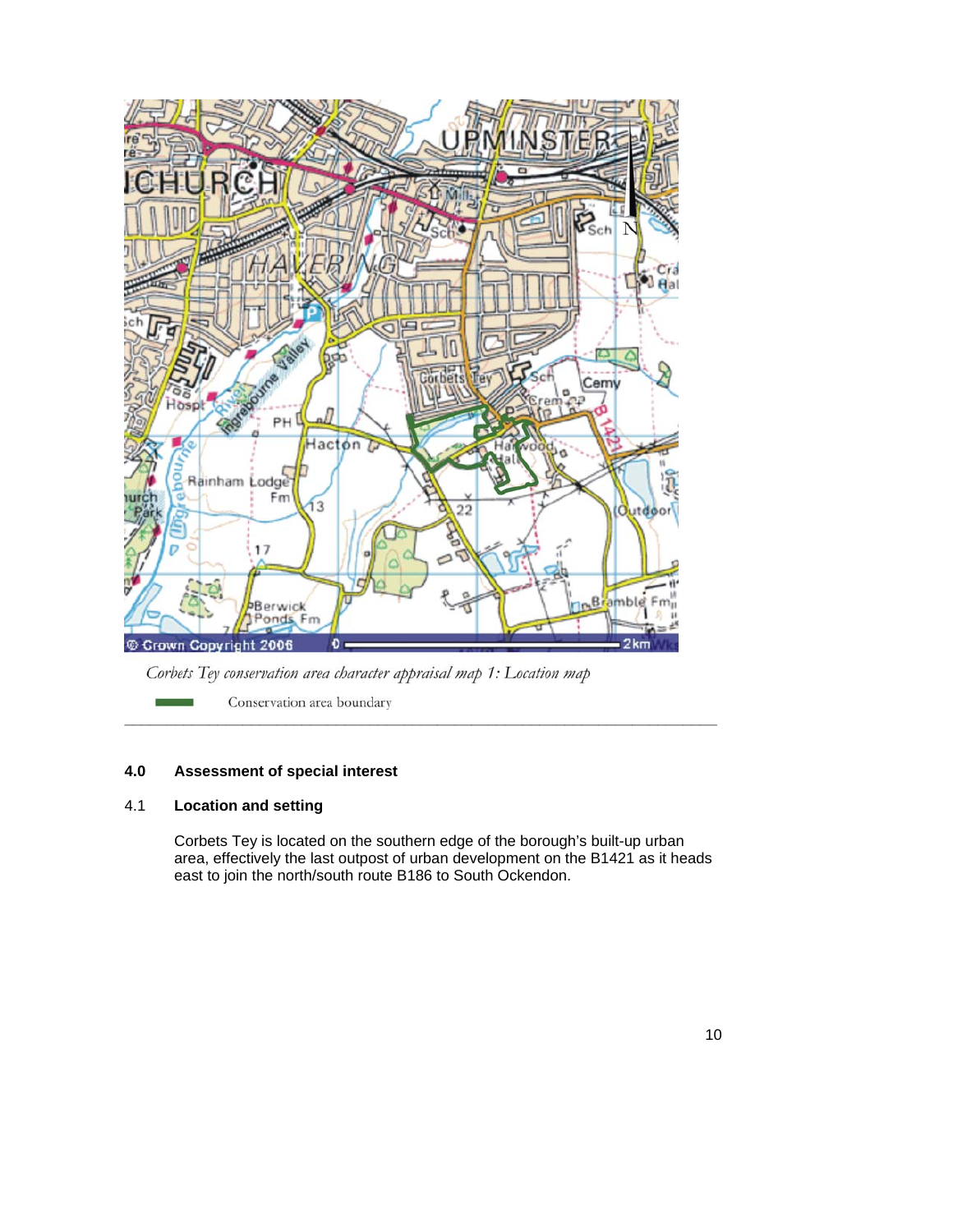4.2 **Landscape setting, topography and archaeological potential** 



*The approach from the west* 

 Around the Conservation Area, the land rises gently towards Upminster. The parish of Upminster, which includes Corbets Tey, is on a shallow slope, rising Ockendon Road, Harwood Hall Lane and Corbets Tey Road is elevated as the ground rises from the west and north. Except for Parklands, almost the entire Conservation Area lies within an Archaeological Priority Zone and the Greater from 30m (50ft) above sea level at the south to 140m (200ft) at the north end. The soil is loam, over sand and gravel at the south end of the parish, where Corbets Tey is located. A tributary of the Ingrebourne River runs near the northern boundary of the Conservation Area, and was dammed in the late 18<sup>th</sup> century to form a long lake through parkland at Gaynes Park. The junction of London Archaeological Advisory Service must be consulted about any applications involving 0.4ha or more.<sup>8</sup>

#### 4.3 **General character**

l

 surrounding development and feels like part of the urban area, but, on the approach from the west, it still introduces itself with some of the attributes of a the focus of the Conservation Area – functionally, if not geographically – with a number of well-preserved houses of the  $17<sup>th</sup>$  and  $18<sup>th</sup>$  century. The western part is On the approach from Upminster, Corbets Tey is almost indistinguishable from village in a rural setting – parkland with a river and lake,  $17<sup>th</sup>$  and  $18<sup>th</sup>$  century houses at the junction, terraced cottages, and Harwood Hall. The T- junction is mostly open, with secluded Harwood Hall and its two lodges south of Harwood Hall Lane on the outskirts of the village centre. From the centre, there is a footpath (FP 224) south-eastwards past ponds. North of Harwood Hall Lane, part of the former grounds of Gaynes Park - now meadows leading to Parklands open space - forms a backdrop to the modern school which has been excluded from the Conservation Area.

<sup>&</sup>lt;sup>8</sup> Further information can be obtained from the Greater London Archaeological Advisory Service at English Heritage.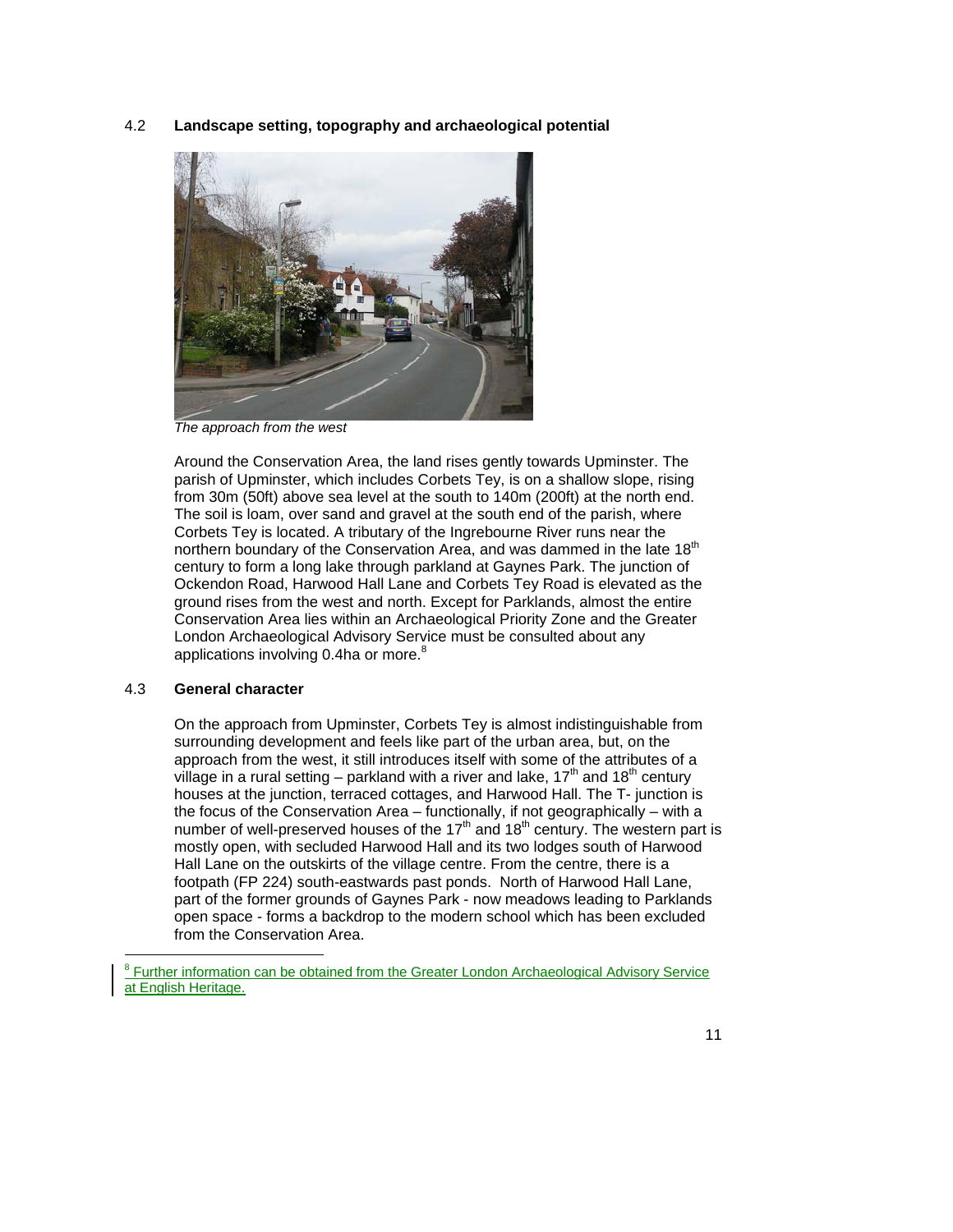#### 4.4 **Origins and historic development**



 Apart from a Romano-British farmstead discovered west of Corbets Tey in 1962, medieval settlement. West and south of the village there was Bronze Age place for the Chafford Hundred, lies to the south of the junction of Aveley Road with Bramble Land and Footpath 224. Corbets Tey is in the parish of Upminster, Corbets Tey was named in 1461 and is assumed to take its name from the  $13<sup>th</sup>$  century family of Corbin, or Corvyn. It is possible that Corbets Tey grew up which was occupied from the  $1<sup>st</sup>$  to  $3<sup>rd</sup>$  century, there is no evidence of presettlement at Hacton, and continuous occupation at Little Gerpins Lane and Berwick Pond Road from the Bronze Age to the early Saxon period. Important Iron Age burials have been found at Gerpins Lane. Chafford Heath, the gathering which, like North Ockendon, Cranham and Rainham, was one of the parishes of the Chafford Hundred. The Ingrebourne river forms the western boundary of the parish. In medieval Upminster, there seem to have been two associated clusters of settlement, Hacton and Corbets Tey, apart from the hamlet of Upminster itself; outside Hacton village following Hacton's demise as a plague village.

4.5 Settlement in the  $16<sup>th</sup>$  and  $17<sup>th</sup>$  century expanded the hamlet and several buildings survive from this period. The Old Cottage at the corner of Corbets Tey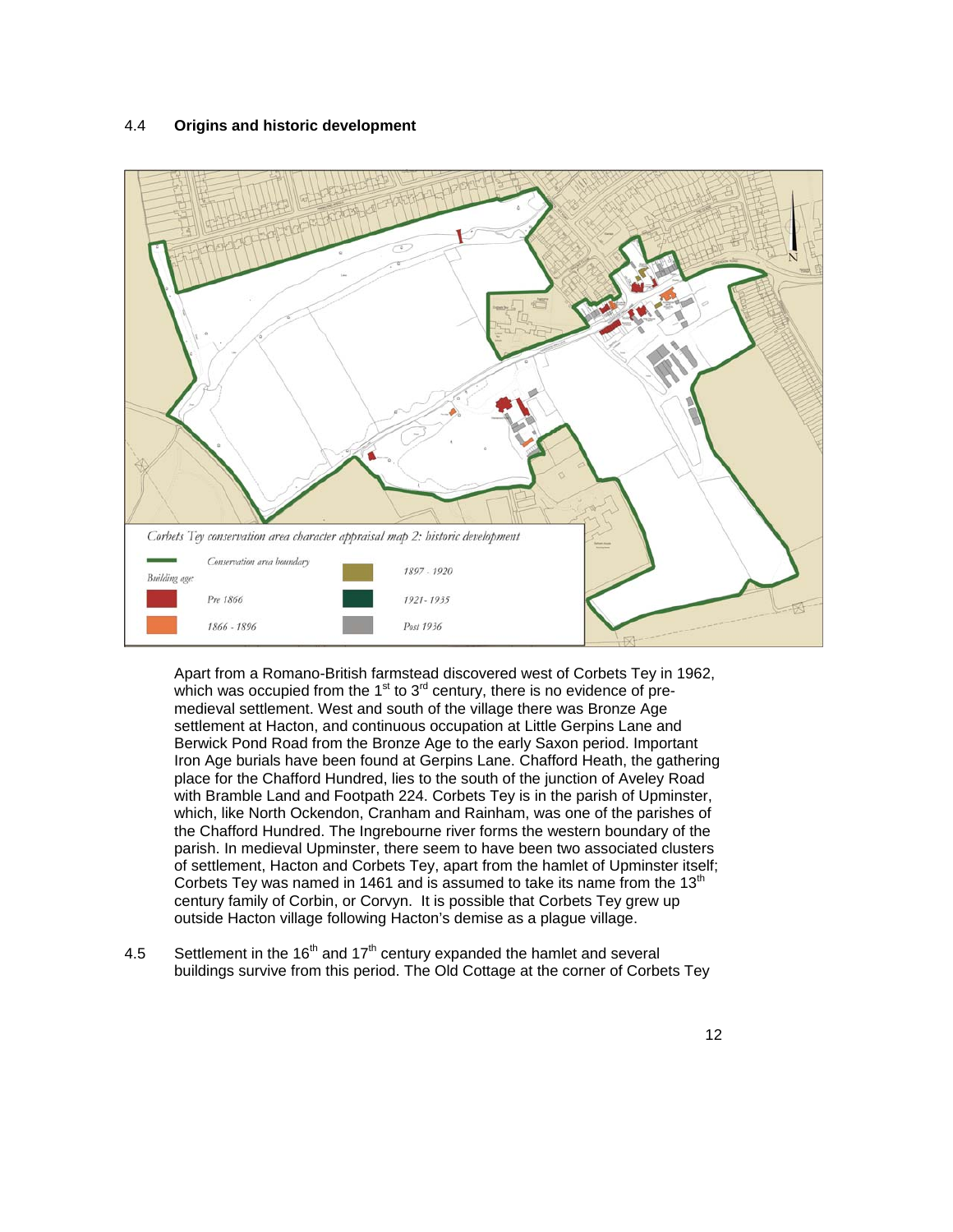Road and Ockendon Road was the George Inn from about 1769 until 1901. Nos. 1-3 Harwood Hall Lane were built as a single house in the early  $17<sup>th</sup>$  century, Nos. 7 and 8 are 17<sup>th</sup> century Nos. 4,5 and 6 are 18<sup>th</sup> century, and High House dates from the very late  $17<sup>th</sup>$  century. The Huntsman and Hounds public house in Ockendon Road – later rebuilt at the end of the  $19<sup>th</sup>$  century - was in existence by 1769.

 Upminster. The manor of Gaines or Gaynes was bought in 1770 by Sir James He began a major programme of building, completing ten houses in the parish. Of these only two survive, one of which is Harwood Hall, although a part of the manor, a farmhouse. Some ancillary buildings survive outside the Conservation built in the parish in the 19<sup>th</sup> and early 20<sup>th</sup> centuries – Esdaile's intensive building 4.6 From the mid  $17<sup>th</sup>$  century, successful Londoners were buying estates in Esdaile, already the owner by marriage of New Place manor in Upminster village. grounds of Gaynes Park remains in the north of the Conservation Area, with a listed bridge and a lake created from damming a tributary of the Ingrebourne. Gaynes Park was built in 1770 for Esdaile by James Paine to replace the existing Area. The park extended to about 40 hectares (100 acres). Harwood Hall, another part of Esdaile's empire and built for his son-in-law, dates from 1782 and was enlarged and improved between 1840 and 1880. Few large houses were programme of the late 18<sup>th</sup> century had provided enough to satisfy demand for rented accommodation for the gentry.



*Plate 1: Chafford Hundred, 1777* 

 4.7 A map of the central part of Chafford Hundred in 1777, above, shows a road into the area in the 18<sup>th</sup> century were unwilling to sell land for development until Subsequently, many of Esdaile's estates were sold in the 1920s and 1930s, including Gayne's Park in 1929, although the main house had been demolished a pattern which remained almost unaltered until the 20<sup>th</sup> century. The transformation from village to London suburb occurred after 1900. The railway arrived in 1885, but the major landowning families in Upminster who had bought the early 20<sup>th</sup> century, when development began at Upminster Hall estate. century earlier. The hamlet of Corbets Tey shrank in population between 1891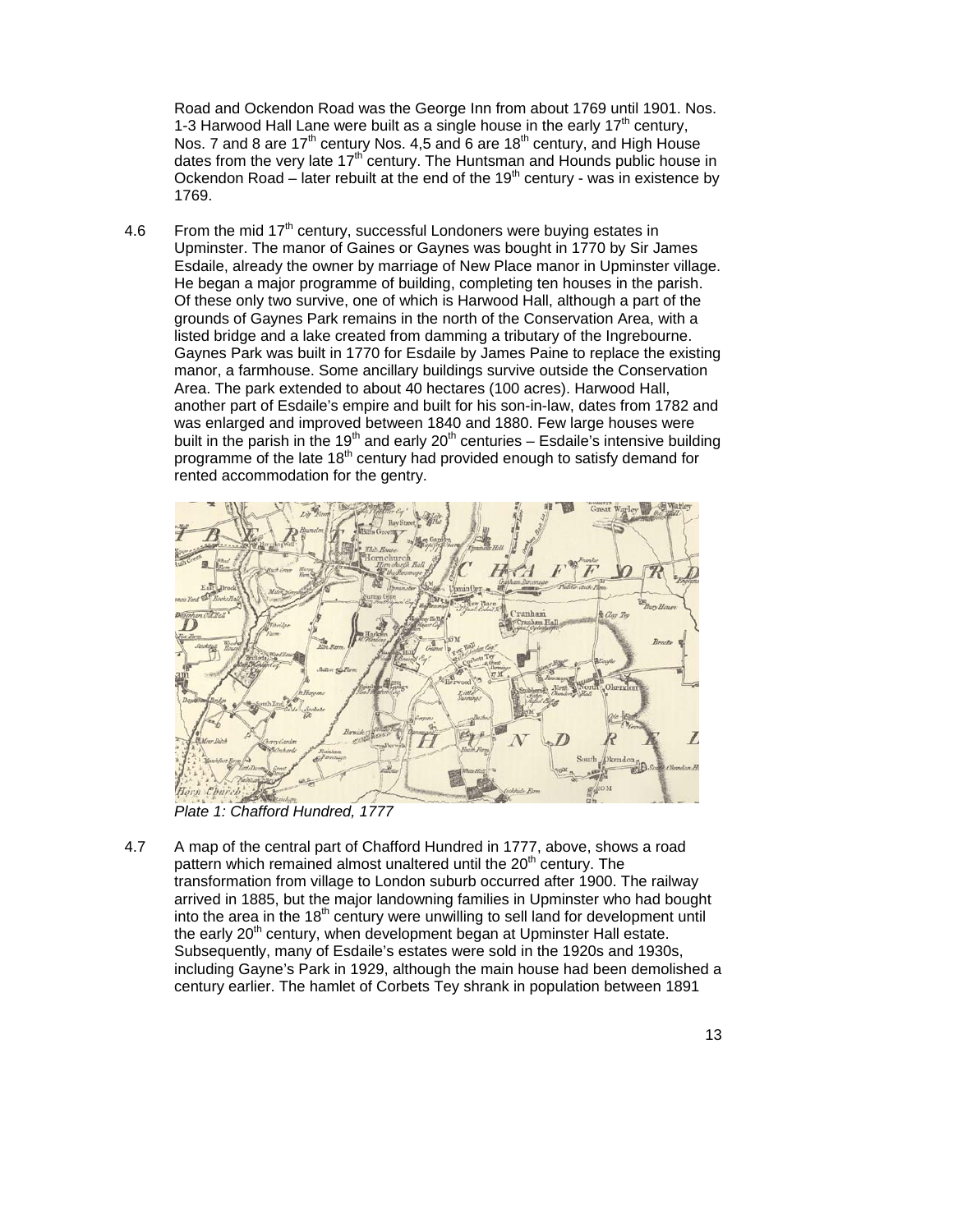and 1911 and two of its public houses, the George and the Anchor, closed down. rather than agriculture became the predominant activity in nearby open land from Development to its north in the 1930s (encouraged by the regular running of District Line trains to Upminster) and infilling in the 1950s modified its status from village to suburb, with a new parade of shops in Ockendon Road. Gravel working the early 1960s.

#### 4.8 **Spatial analysis**

 that from the north; the approach is along a road lined only with trees, hedges, former village, announced by rows of cottages on both sides of the road which enclose the view and – with those on the south side being close to the pavement – create an intimate townscape. Rising ground towards the junction increases the impact of the 17<sup>th</sup> century The Old Cottage, facing Harwood House Lane. From approach is through modern development; and it is only at the junction that the incline up to the junction gives maximum impact to tall narrow High House on the south east side of the junction. In contrast again is the public footpath to the west of Bearblock Cottages, which leaves Harwood Hall Lane to follow the bank this and The Old Anchor next door allows views to open countryside, giving an The entry to the Conservation Area from the west is in very strong contrast to fields and the two former lodges to Harwood Hall. There is a clear edge to the the north, the approach is very different. There is no clear village edge as the evidence of earlier history becomes visible. Again, the view is dramatic, as the of a pond before heading off to the boundary of the Conservation Area. Approaching High House Farmhouse from Corbets Tey Road, the gap between awareness of the striking contrasts that occur at the urban fringe.

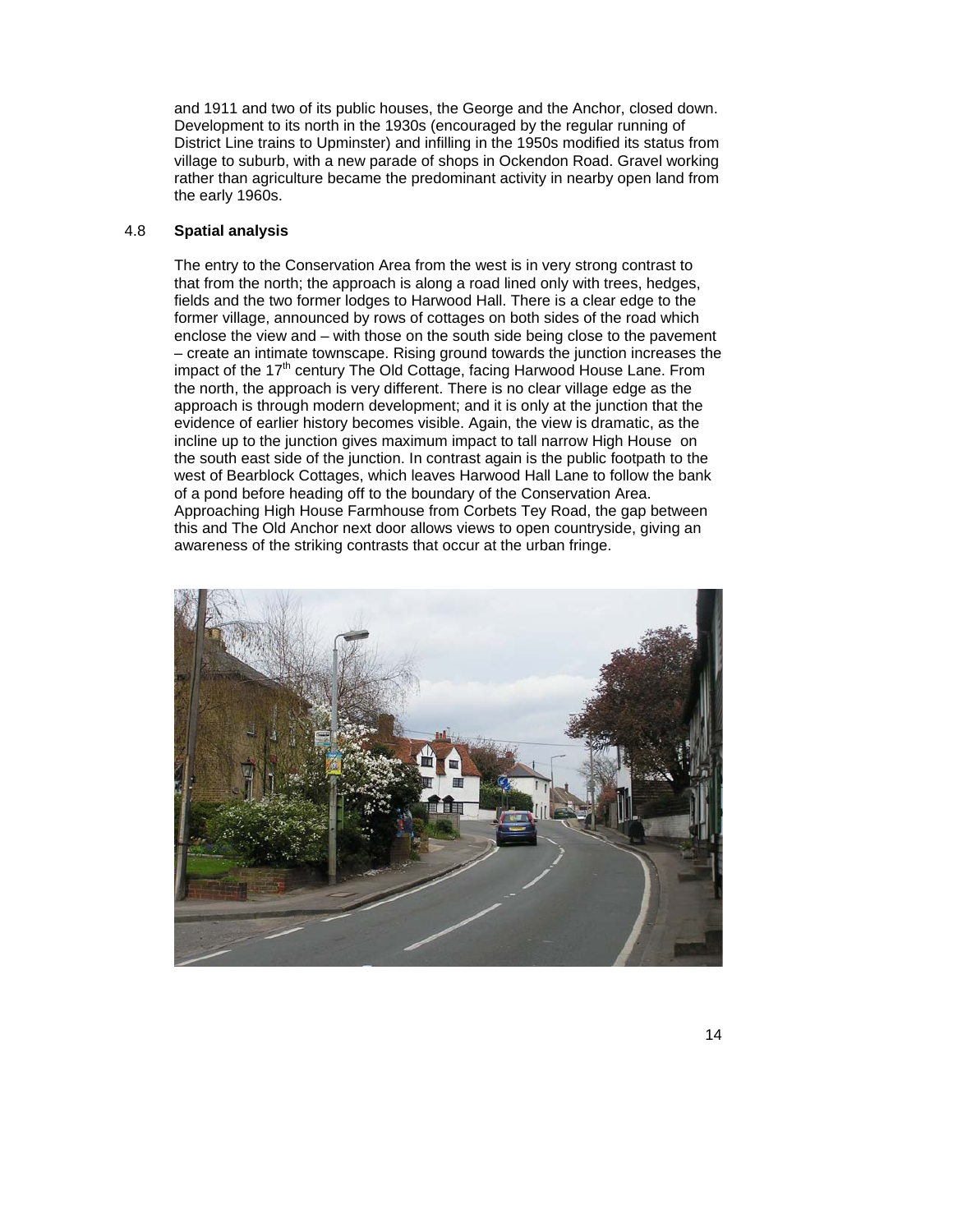

#### 4.9 **Character analysis**

#### *Activity and uses*

 opening of a shopping parade in the 1930s on Ockendon Road. Apart from this, which is now a school, the Conservation Area is mainly residential The area around Corbets Tey was primarily agricultural until the 20<sup>th</sup> century, when the large estates began to be sold off after the First World War. The agriculture was mixed, with a good proportion of sheep farming in medieval times along with primarily arable land. The proportion of arable increased through the  $17<sup>th</sup>$  and  $18<sup>th</sup>$  centuries, and market-gardening became extensive by the later  $19<sup>th</sup>$ century to cater for the increasing population of London's Victorian suburbs. Gravel extraction and brickworks became established during the 18th century. The speculative housing engulfing Corbets Tey from the north resulted in the the former three (now one) public houses, a garden centre and Harwood Hall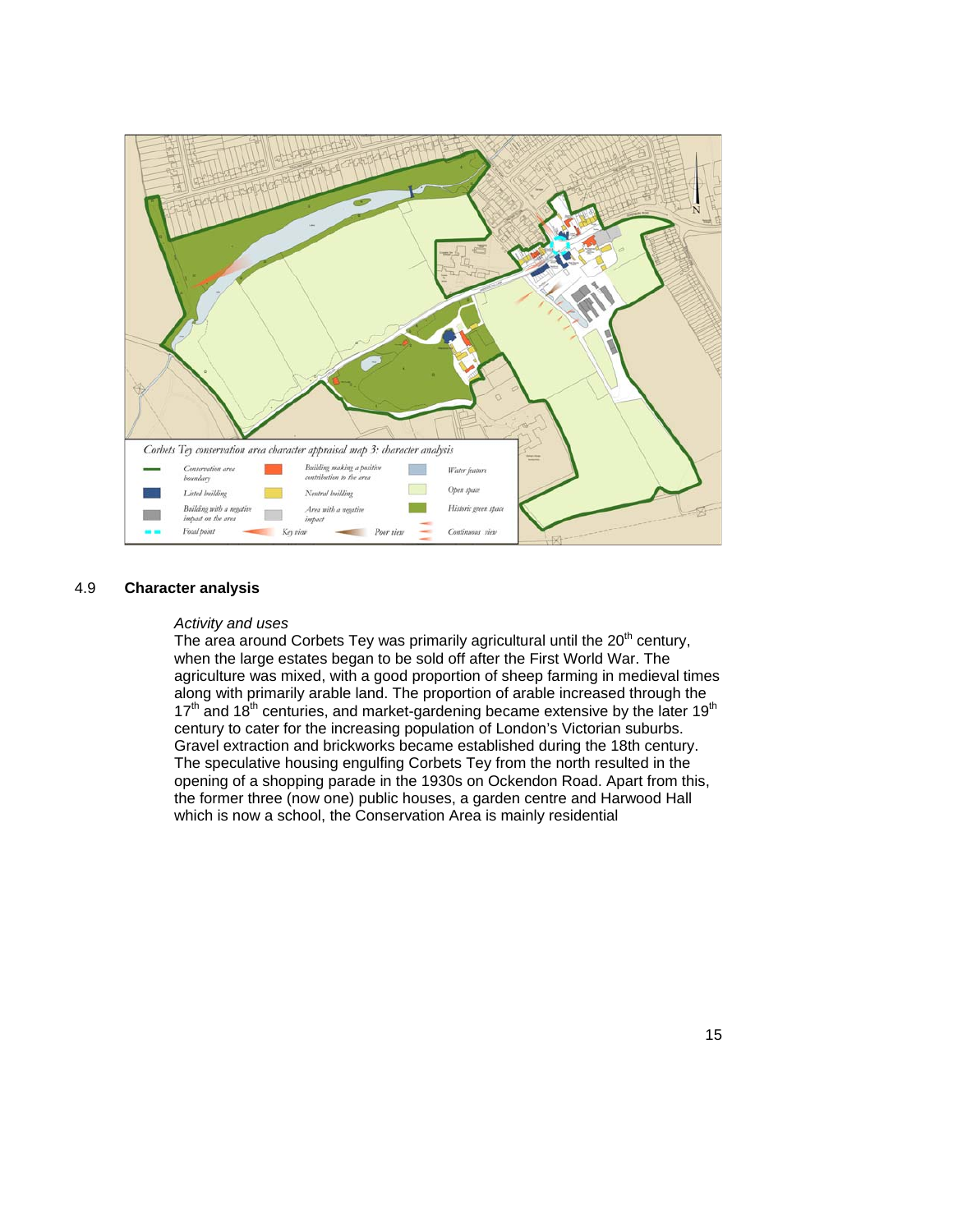#### 4.10 *Architectural quality and contribution to special character*



*Harwood Hall Lane 1-8 The Old Anchor Thompson's Cottages* 

 Unfortunately, the attractive setting of the footpath leading south past the pond is spoiled by the views of vehicles awaiting repair and sections of lorry cab in the The western approach is enclosed by small houses and cottages. Those to the south of Harwood Hall Lane, Nos. 1-8, are listed grade II and form three groups stepping up the hill. Nos. 1, 2 and 3 have exposed timber frames, and the remainder are clad in painted weatherboarding. The retention of traditional materials and features in this group – cladding, windows, roof tiles and stacks, door hoods – makes a major contribution to the integrity of the group and the character of the Conservation Area, acting as the gateway to the built up area. area behind the cottages. The Old Anchor, a small detached  $18<sup>th</sup>$  century timberframed house, has  $19<sup>th</sup>$  century gothic timber windows, but an unsympathetic use in its side garden involving vehicle storage and repair.

 4.11 Opposite, the terrace called Thompson's Cottages has retained its sash windows casements. The front gardens mediate between the rural hinterland and the poorly designed aluminium windows to the left one of the pair, painted-over brick at the first floors, although the ground floors have some unsympathetic modern approaching urbanisation of the former village after the junction, prefigured by a pair of late  $19<sup>th</sup>$  century brick houses, the interest of which has been reduced by arches, and front gardens now surfaced with unrelieved brick and concrete and lacking boundary fences. This disappointing frontage is nevertheless obscured by the trees and shrubs of the adjoining group from the western approach.



**The Old Cottage**  High House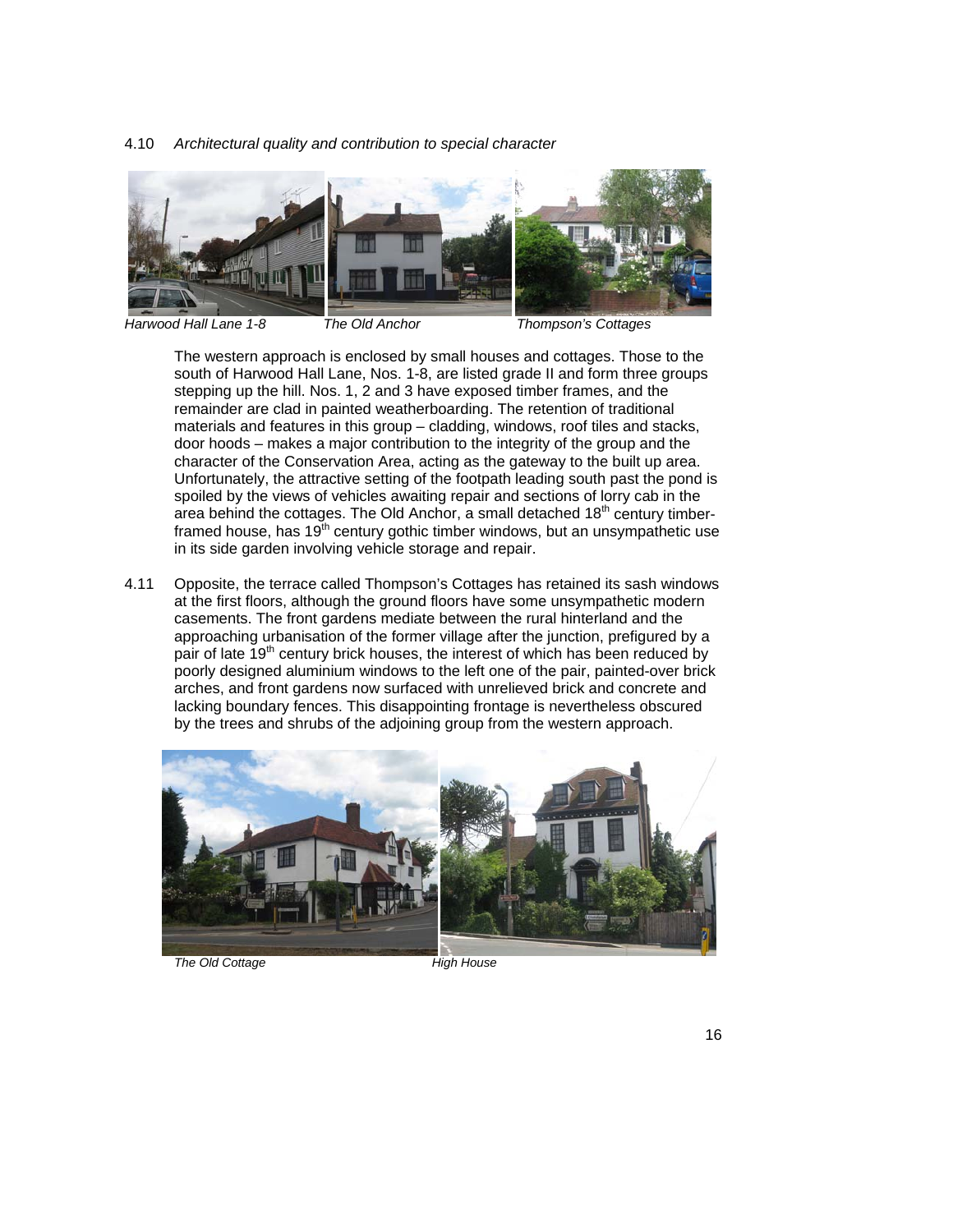- 4 1 2 The Old Cottage (listed grade II) dominates the prospect; its irregular mass turns providing both an eye-catching frontage and a complex skyline. It is surpassed in interest of a different sort by High House Farmhouse opposite (grade II\* listed), whose unusual proportions with very tall windows and door and steeply pitched very basic concrete lamp column. The road curves to the north just before the junction and the front elevation of the corner, complemented by a good setting of mature trees and shrubs, roof appear even more elongated when approached from the lower ground to the immediate north and west. Like The Old Cottage, it is framed by a mature garden, but has an intrusive bunch of traffic signs at its front boundary, and a
- very basic concrete lamp column. 4.13 Ockendon Road away from the junction begins to diminish in architectural interest, although United Cottages and Sennen Cottage make a good foil for The conflict with the scale of the older houses and has a domestic character in its scale and hipped roof form. On the south side, the Huntsman and Hounds public house makes a substantial landmark to the edge of the village proper, before Old Cottage. The 1930s shopping parade, although undistinguished, does not continuous 1930s housing lining one side of Sunnings Lane dilutes the clear town/country division in Corbets Tey.
- 4.14 *Key unlisted buildings*

 Hounds public house is a landmark defining the end of the built-up area on the south side of Ockendon Road. United Cottages and Sennen Cottage provide an appropriate setting for The Old Cottage. All of these buildings make a positive The cottages on both sides of Harwood Hall Lane, the western approach to the village, provide an important gateway to the village, and the Huntsman and contribution to the character of the conservation area.

4.15 *Local details and materials* 

 rendered or painted weather-board cladding, and slated or tiled roofs. Most of the traditional houses are of brick or are timber framed, with either a

4.16 *Green spaces* 



*Rear of Harwood Hall from south east Parklands lake* 

 grounds with its grade II listed bridge (currently in urgent need of repair), is not important element of the conservation area. The grounds of Harwood Hall on the south side of the road have a similar function, which can best be appreciated The public open space known as Parklands, part of the former Gaynes Park fully appreciated from the road, but its openness and mature planting is an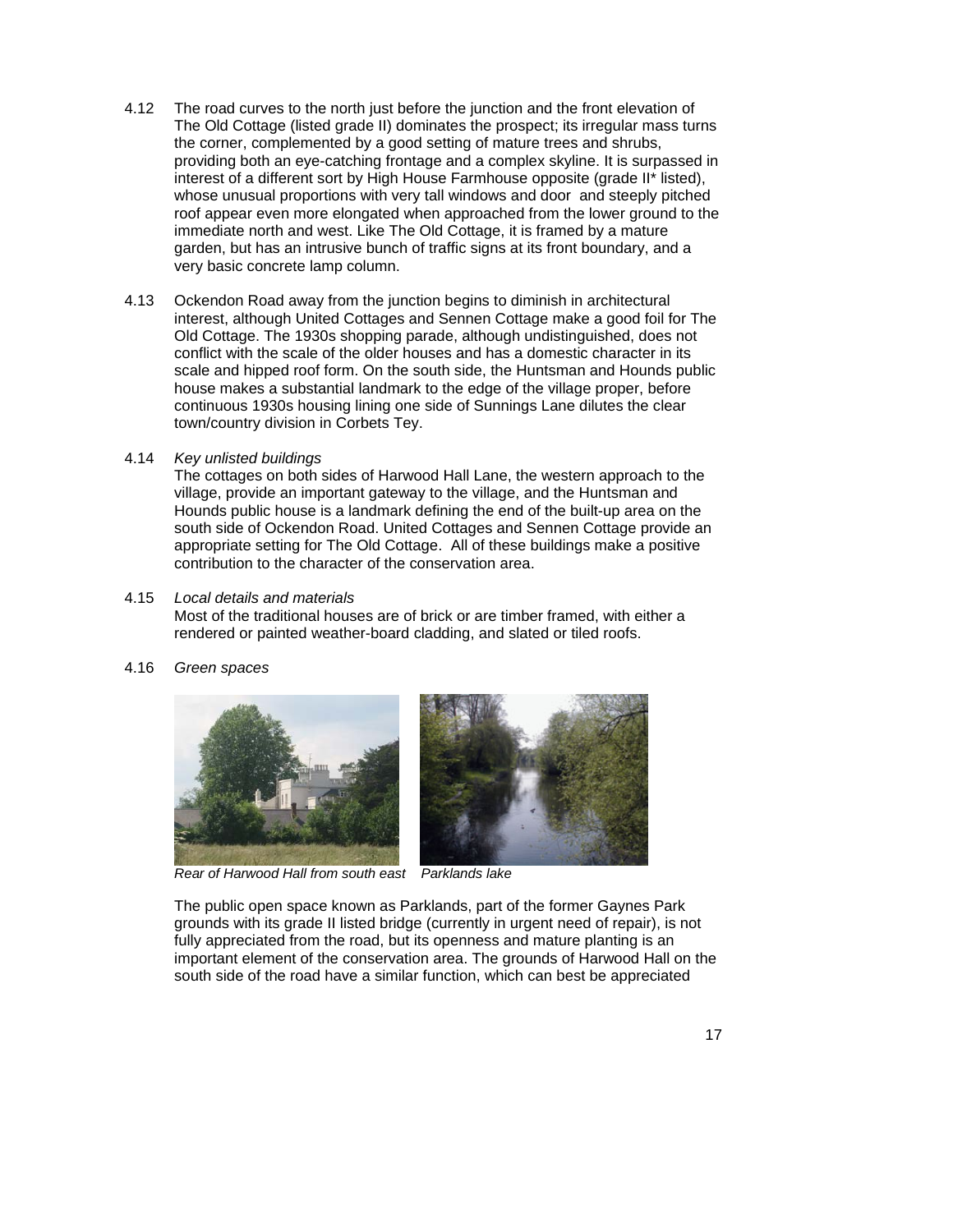from the footpaths. Trees in the gardens of The Old Cottage and High House provide a backdrop which is a key element in the view on the approaches to the village.

#### 4.17 *The public realm*



*Signing & column outside High House; bollards in Ockendon Road; vacant site at junction* 

 and poorly located road signs and lamp columns, as seen in the photographs above and on the previous page. There are ugly concrete bollards on the the junction of Harwood Hall Lane and Corbets Tey Road makes little temporary) inappropriately small-scale planting and poor quality paving and The junction of Harwood Hall Lane, Ockendon Road and Corbets Tey Road has an important group of listed buildings set around it, but also some unattractive pavement edge in Ockendon Road, and a vacant site on the north-west corner of contribution to the character of the Conservation Area, with (presumably fencing. The tarmac pavement in front of the 1930s shopping parade at 1-5 Ockendon Road is much patched and of poor quality.

#### 4.18 *Negative elements – loss, intrusion and damage*



*View from footpath FP224 into repair yard Front garden parking* 

 footpath running south-east along the Harwood Hall boundary is partly marred by its proximity to a vehicle repair business on its east side, whose location next to The Old Anchor on Harwood Hall Lane also has a detrimental effect on the houses on Harwood Hall Lane have unrelieved hard surfacing to their front The street furniture and signs described in the previous paragraph detract from the character of the Conservation Area. The view from the attractive public approach to the village and the setting of the cottage it adjoins. Some of the garden parking areas, which affects this 'gateway' to the village.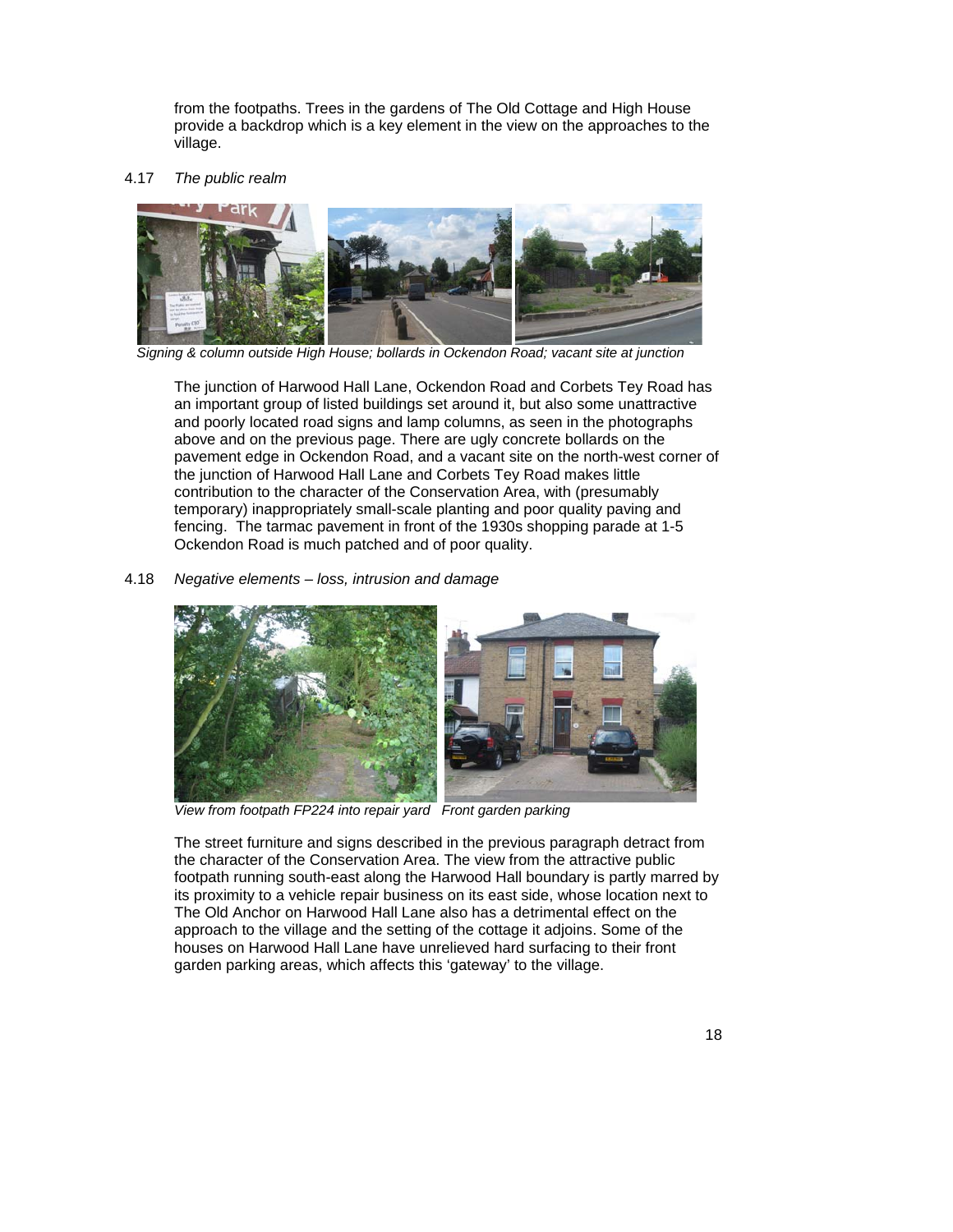#### 4.19 *Problems and pressures*

 existence of a busy traffic junction next to its most picturesque listed buildings, which results in the need for much signage; or to the provisions made for parking (either for individual houses, or for the public as at the Huntsman & Hounds public house). There is a need for traffic management and parking Most of the pressures on the character of the village are due either to the provision to be designed to a higher standard to avoid detracting from the appearance of the Conservation Area. While there is a need to accommodate small local industries which provide employment and a useful local service, such as the vehicle repair operation at the Old Anchor, there is also a need to ensure that they do not detract from the special interest of the Conservation Area, perhaps by better screening.

#### **5.0 Boundary changes**

 No changes to the boundary are suggested as a result of this appraisal. Conservation Area. The effects of any development proposals within these areas *the management of conservation areas* (2006), para 3.15, reiterates the advice in para 4.14 of *Planning Policy Guidance note (PPG) 15* and points out that the authority when considering the proposal". Further work beyond the scope of this appraisal may be required so that more detailed policy guidance can be provided However, there are areas of interest to the east and west in the setting of the on the setting of the Conservation Area would be a material consideration in the planning authority's handling of such proposals. English Heritage's *Guidance on*  effect of proposed development outside a conservation area on its setting, or views into or out of the area, "should be taken into account by the local planning on features of interest in these setting areas and/or to assess their potential for future designation.

#### **6.0 Summary of issues**

- o Possible need for Article 4(2) direction to control alterations to house frontages and front gardens, particularly on Harwood Hall Lane
- o Need to minimise impact of traffic and traffic management measures on the buildings at the junction
- $\Omega$ Open space at corner – needs positive treatment or use

### **7.0 Contact details**

Environmental Strategy London Borough of Havering 9<sup>th</sup> Floor, Mercury House, Romford RM1 3SL

Tel: 01708 432868 Fax: 01708 432696 Email: environmental.strategy@havering.gov.uk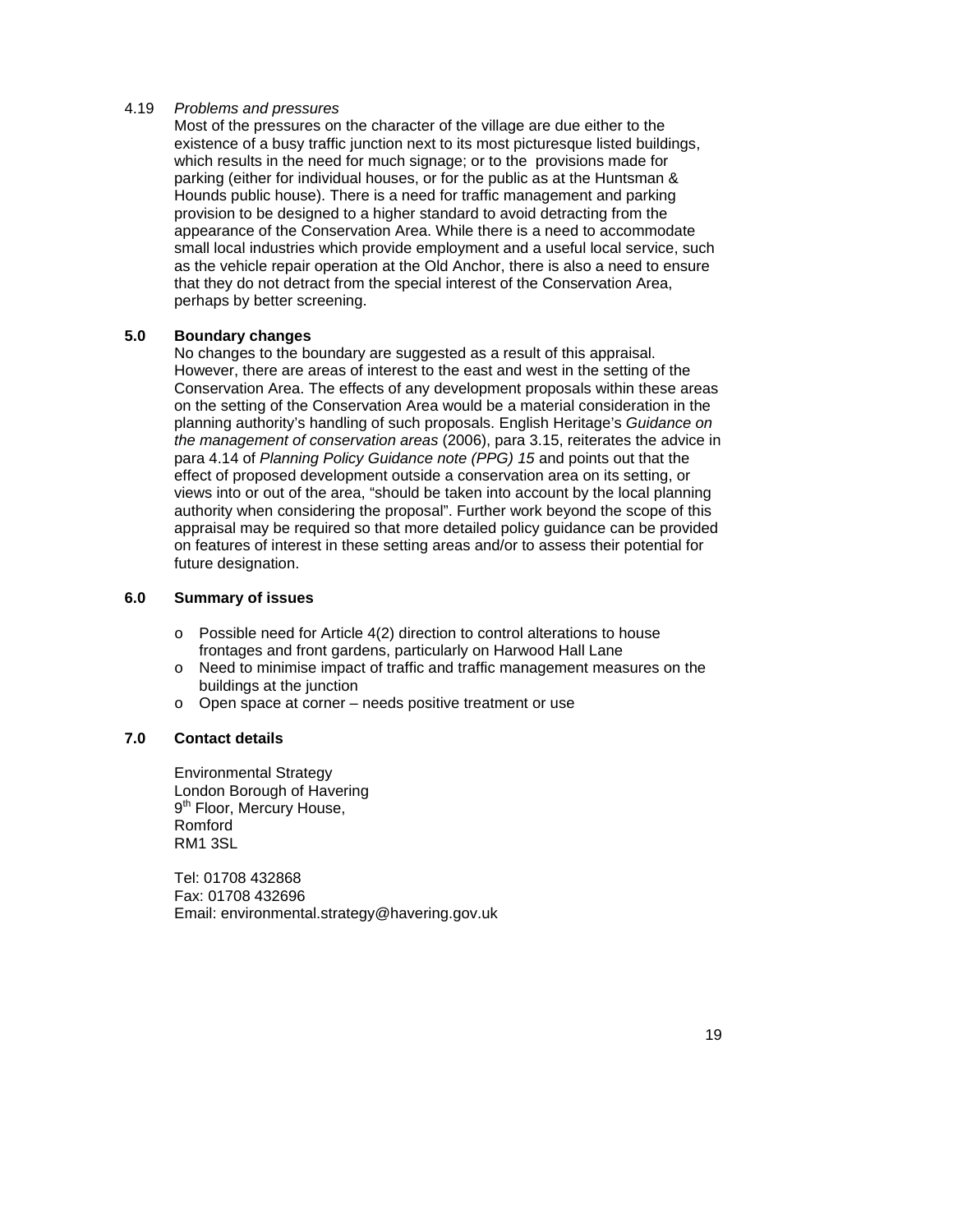### **Management proposals**

### **8.0 Introduction and background**

- its character. 8.1 The management proposals for Havering's conservation areas are based on the character appraisals and provide detailed strategies for the positive management of change within these areas, in order to preserve and enhance their distinctive character. The proposals aim to *preserve* each conservation area's positive characteristics by the detailed application of planning policies and the implementation of some new controls; and to *enhance* the character of each area by encouraging the improvement or re-development of sites which detract from
- 8.2 English Heritage's revised guidance on conservation area management proposals should take the form of a mid- to long-term strategy setting objectives for addressing the issues and recommendations for action arising from the (February 2006) states in paragraph 5.1 that "The character appraisal should provide the basis for developing management proposals for the conservation area that will fulfill the general duty placed upon local authorities under the Act, now formalised in BV219c, to draw up and publish such proposals. The appraisal, and identifying any further or more detailed work required for their implementation."
- 8.3 The English Heritage guidance also suggests (paragraph 5.2) what issues a management strategy might cover. Relevant issues for Havering's conservation areas appear to be:
	- development briefs  $\circ$  the application of policy quidance, both national and local, and site-specific
	- o establishing procedures to ensure consistent decision-making
	- basis;  $\circ$  establishing a mechanism for monitoring change in the area on a regular
	- o a rapid-response enforcement strategy to address unauthorised development
	- $\circ$  proposals for Article 4(2) directions, following detailed survey and justification, which will restrict permitted development rights by requiring planning consent for specific alterations to residential properties;
	- o intended action to secure the future of any buildings at risk from damage, vacancy or neglect;
	- o enhancement schemes and ongoing/improved management regimes for the public realm
	- $\circ$  a strategy for the management and protection of important trees, street greenery and green spaces; and
	- o proposals for an urban design/public realm framework for the area (setting out agreed standards and specifications for footway surfaces, street furniture, signage and traffic management measures).

#### **9.0 9.0 Management proposals for the Corbet's Tey Conservation Area**

 9.1 The character appraisal of Corbet's Tey Conservation Area sets out in section 3.0 a list of key characteristics (or 'positive factors') which provide the special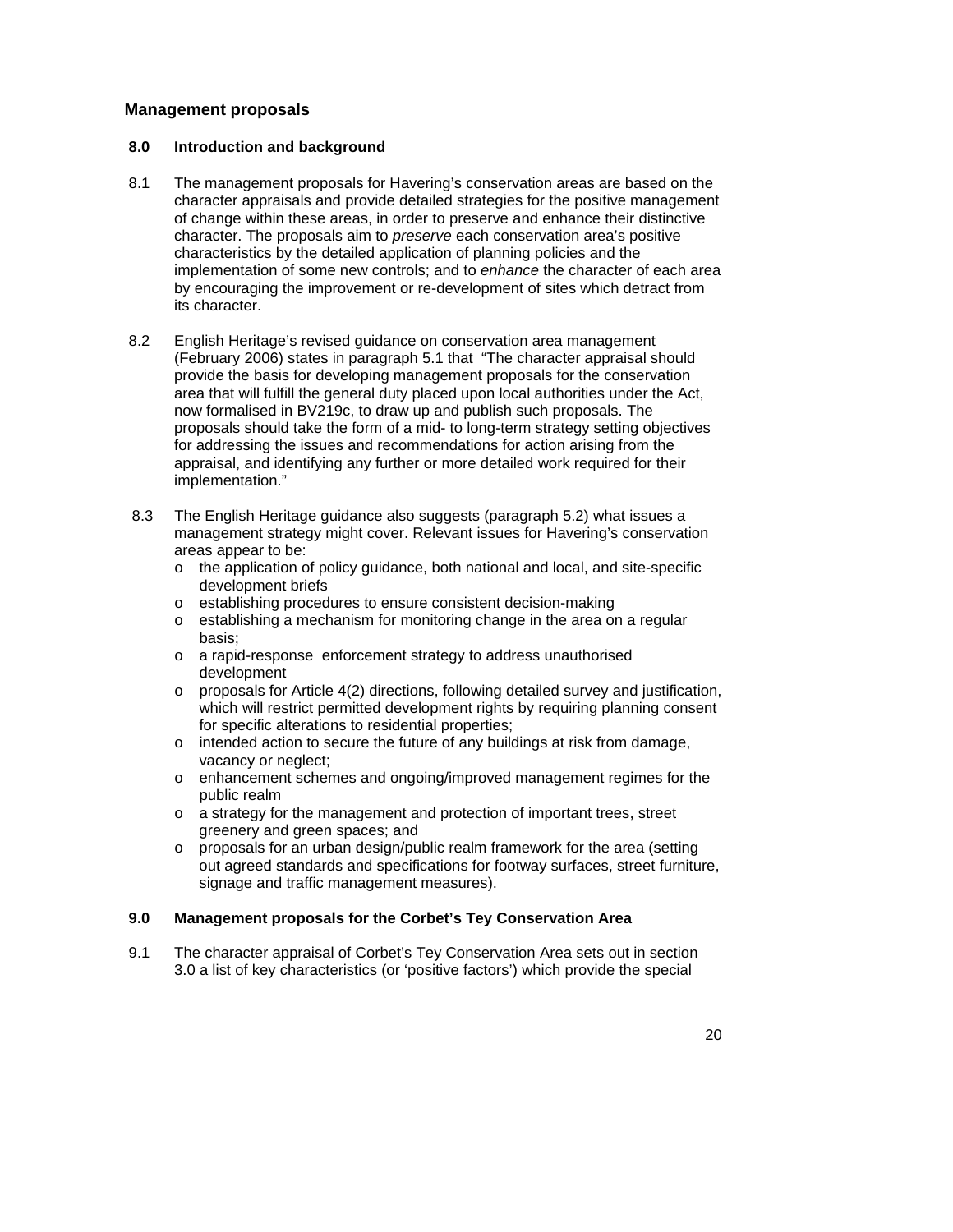Council's proposals for protecting these key characteristics. Similarly, the the conservation area', and the management strategy addresses these with interest of the conservation area. These are summarised as the 'Definition of special interest' of the conservation area. The management strategy sets out the character appraisal examines problems and pressures (or 'negative factors') in each character area, summarised at the end of the appraisal as 'Issues affecting proposals for improved management, enhancement or re-development where appropriate, in consultation with stakeholders.

 of proposals; not all conservation areas will generate issues to be addressed in 9.2 In the following table of proposals, the first column shows the general categories all these categories.

*.*